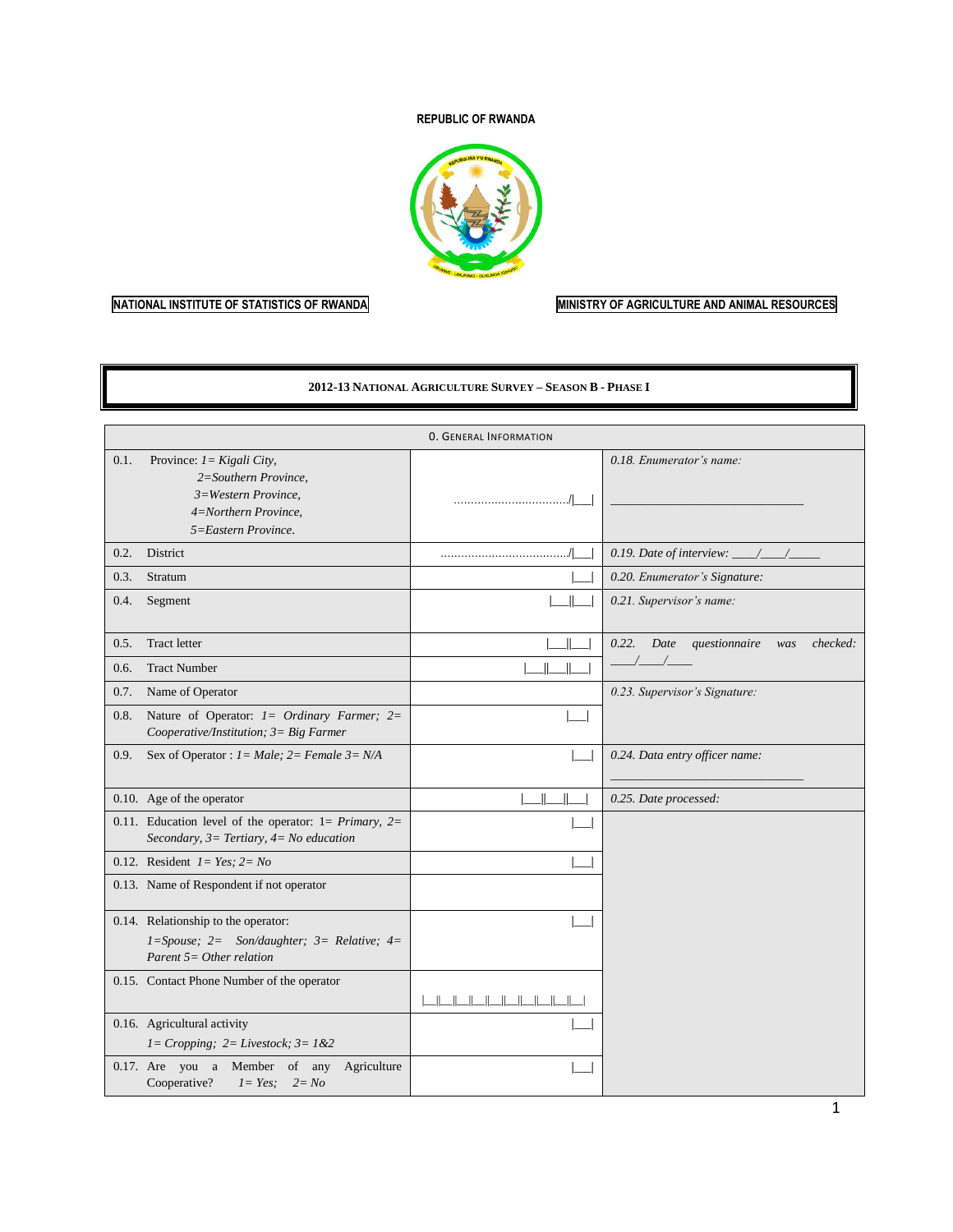# **Part I: Plot identification within the segment** *(Season B, Phase I)*

| 1.1<br>Plot<br>No. | 1.2<br>Plot<br>size | next plot    | 1.3 Specify the crop planted.<br>If the plot is Fallow land fill 98 and go<br>to question 1.11 and 1.12 only; If the<br>plot is uncultivated fill 99 and go to | 1.4 Crop 1.5 Crop<br>proportion density |      | 1.6 What was<br>the starting<br>date<br>for<br>sowing? | 1.7 Did you use<br>traditional seeds?<br>$I = Yes$ $2 = No$<br>$3=N/A$ | 1.8 Did you use improved<br>seeds?<br>$I = Yes$ $2 = No$ $3=N/A$ | 1.9 Do you expect any production on this<br>crop by $30^{\text{th}}$ June 2013?<br>$I = Yes$ $2 = No$ $3=N/A$ | 1.10 What is the expected date for harvesting?                                                                                                                                                                                 |
|--------------------|---------------------|--------------|----------------------------------------------------------------------------------------------------------------------------------------------------------------|-----------------------------------------|------|--------------------------------------------------------|------------------------------------------------------------------------|------------------------------------------------------------------|---------------------------------------------------------------------------------------------------------------|--------------------------------------------------------------------------------------------------------------------------------------------------------------------------------------------------------------------------------|
|                    | m <sup>2</sup>      | Crop<br>Code | Crop name                                                                                                                                                      | Code                                    | Code | Code                                                   | Code                                                                   | Code                                                             | Code                                                                                                          | Code                                                                                                                                                                                                                           |
| $\mathbf{1}$       |                     |              |                                                                                                                                                                |                                         |      |                                                        |                                                                        |                                                                  |                                                                                                               |                                                                                                                                                                                                                                |
|                    |                     |              |                                                                                                                                                                |                                         |      |                                                        |                                                                        |                                                                  |                                                                                                               |                                                                                                                                                                                                                                |
|                    |                     |              |                                                                                                                                                                |                                         |      |                                                        |                                                                        |                                                                  |                                                                                                               |                                                                                                                                                                                                                                |
|                    |                     |              |                                                                                                                                                                |                                         |      |                                                        |                                                                        |                                                                  |                                                                                                               |                                                                                                                                                                                                                                |
| $\overline{2}$     |                     |              |                                                                                                                                                                |                                         |      |                                                        |                                                                        |                                                                  |                                                                                                               |                                                                                                                                                                                                                                |
|                    |                     |              |                                                                                                                                                                |                                         |      |                                                        |                                                                        |                                                                  |                                                                                                               |                                                                                                                                                                                                                                |
|                    |                     |              |                                                                                                                                                                |                                         |      |                                                        |                                                                        |                                                                  |                                                                                                               |                                                                                                                                                                                                                                |
|                    |                     |              |                                                                                                                                                                |                                         |      |                                                        |                                                                        |                                                                  |                                                                                                               |                                                                                                                                                                                                                                |
| 3                  |                     |              |                                                                                                                                                                |                                         |      |                                                        |                                                                        |                                                                  |                                                                                                               |                                                                                                                                                                                                                                |
|                    |                     |              |                                                                                                                                                                |                                         |      |                                                        |                                                                        |                                                                  |                                                                                                               |                                                                                                                                                                                                                                |
|                    |                     |              |                                                                                                                                                                |                                         |      |                                                        |                                                                        |                                                                  |                                                                                                               |                                                                                                                                                                                                                                |
|                    |                     |              |                                                                                                                                                                |                                         |      |                                                        |                                                                        |                                                                  |                                                                                                               |                                                                                                                                                                                                                                |
| $\overline{4}$     |                     |              |                                                                                                                                                                |                                         |      |                                                        |                                                                        |                                                                  |                                                                                                               |                                                                                                                                                                                                                                |
|                    |                     |              |                                                                                                                                                                |                                         |      |                                                        |                                                                        |                                                                  |                                                                                                               |                                                                                                                                                                                                                                |
|                    |                     |              |                                                                                                                                                                |                                         |      |                                                        |                                                                        |                                                                  |                                                                                                               |                                                                                                                                                                                                                                |
|                    |                     |              |                                                                                                                                                                |                                         |      |                                                        |                                                                        |                                                                  |                                                                                                               |                                                                                                                                                                                                                                |
|                    |                     |              |                                                                                                                                                                |                                         |      |                                                        |                                                                        |                                                                  |                                                                                                               | Crop Codes: 1-Maize, 2-Paddy rice, 3-Sorghum, 4-Wheat, 5-Other cereals, 6- Bush Beans, 7-Climbing beans, 8-Peas, 9-Other legumes & pulses, 10-Cassava, 11-Irish potatoes, 12-Sweet potatoes, 13-Yams & Taro, 14-Tomatoes, 15-W |
|                    |                     |              |                                                                                                                                                                |                                         |      |                                                        |                                                                        |                                                                  |                                                                                                               | 16-Flower cabbage, 17- Onion, 18- Carrot, 19- Eggplant, 20-Other vegetables, 21-Cooking Bananas, 22-Banana Fruit, 23- Banana for beer, 24-Pineapple, 25-Avocado, 26-Passion fruits, 27- Other fruits, 28- Soya beans, 29- Grou |
|                    |                     |              | 31-Other oil seeds, 32-Coffee, 33- Pyrethrum, 34-Other crops.                                                                                                  |                                         |      |                                                        |                                                                        |                                                                  |                                                                                                               | Crop proportion/Density Codes :1- < 10% 2-11% up to 20% 3-21% up to 30% 4-31% up to 40% 5-41% up to 50% 6-51% up to 60% 7-61% up to 70% 8-71% up to 80% 9-81% up to 90% 10-91% up to 100% 11- Above 100% (Applicable on        |
|                    | Perennial Crops)    |              |                                                                                                                                                                |                                         |      |                                                        |                                                                        |                                                                  |                                                                                                               |                                                                                                                                                                                                                                |
|                    |                     |              | Sowing Start Date Codes: 1- Before 01/03/13                                                                                                                    | 2-01 to $15/03/13$                      |      | 3-16 to $31/03/13$                                     | 4- After 31/03/13                                                      | 5- Not applicable                                                |                                                                                                               |                                                                                                                                                                                                                                |
|                    |                     |              | Expected Harvest Date Codes: 1- Before 01/06/13                                                                                                                | 2-01 to $15/06/13$                      |      | 3-15 to 30/06/13                                       | 4-1 to $31/07/13$                                                      | 5- After 31/07/13                                                | 6- Not applicable                                                                                             |                                                                                                                                                                                                                                |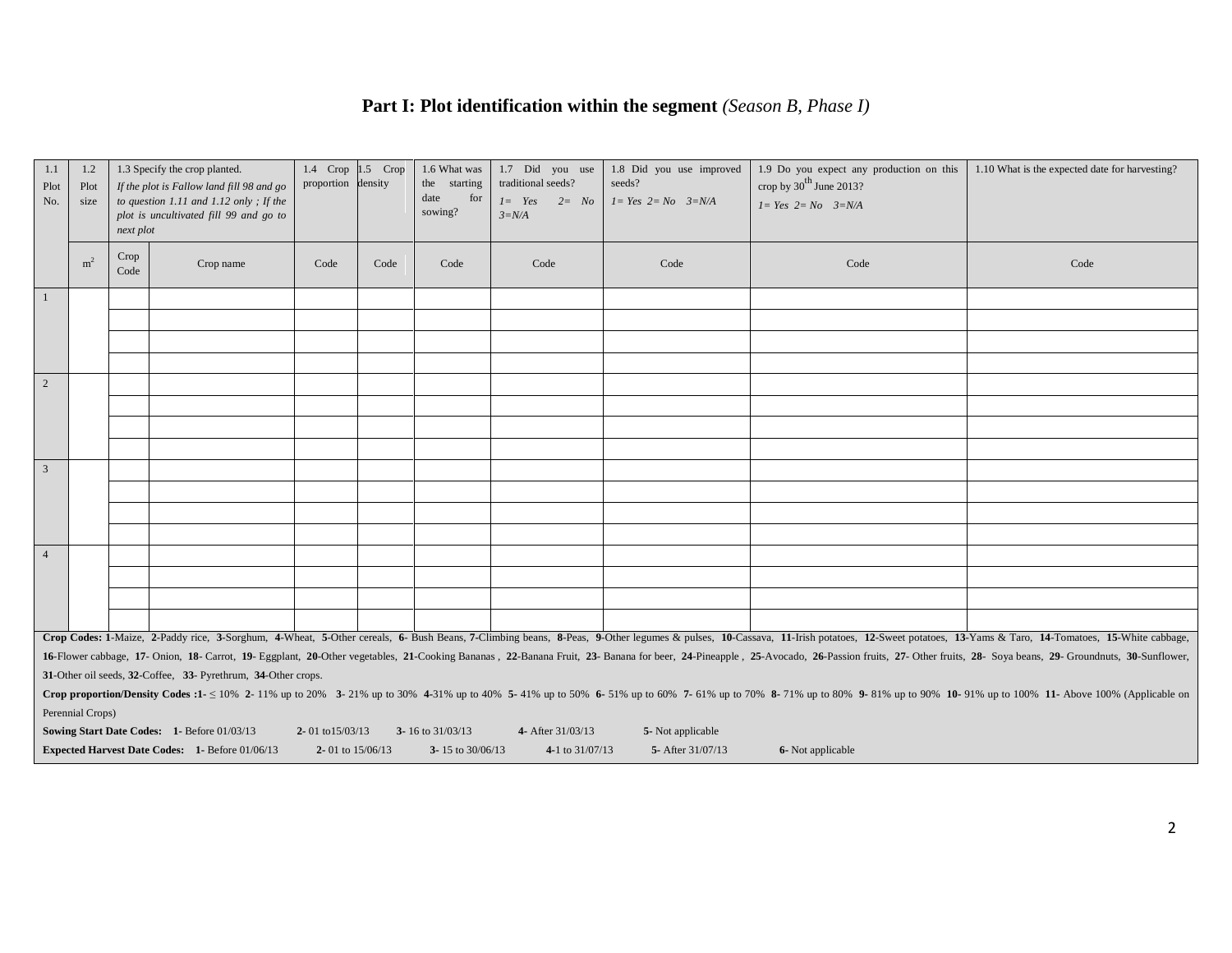| 1.1<br>Plot<br>No. | 1.2<br>Plot<br>size | next plot    | 1.3 Specify the crop planted.<br>If the plot is Fallow land fill 98 and go<br>to question 1.11 and 1.12 only; If the<br>plot is uncultivated fill 99 and go to | 1.4 $Crop$ 1.5 $Crop$<br>proportion density |      | 1.6 What was<br>the starting<br>date<br>for<br>sowing? | 1.7 Did you use<br>traditional seeds?<br>$1 = Yes$<br>$2 = No$<br>$3=N/A$ | 1.8 Did you use improved<br>seeds?<br>$I = Yes$ $2 = No$ $3=N/A$ | 1.9 Do you expect any production on this<br>crop by $30^{\text{th}}$ June 2013?<br>$I = Yes$ $2 = No$ $3=N/A$ | 1.10 What is the expected date for harvesting?                                                                                                                                                                                                                                                                                                                                                                                                                   |
|--------------------|---------------------|--------------|----------------------------------------------------------------------------------------------------------------------------------------------------------------|---------------------------------------------|------|--------------------------------------------------------|---------------------------------------------------------------------------|------------------------------------------------------------------|---------------------------------------------------------------------------------------------------------------|------------------------------------------------------------------------------------------------------------------------------------------------------------------------------------------------------------------------------------------------------------------------------------------------------------------------------------------------------------------------------------------------------------------------------------------------------------------|
|                    | m <sup>2</sup>      | Crop<br>Code | Crop name                                                                                                                                                      | Code                                        | Code | Code                                                   | Code                                                                      | Code                                                             | Code                                                                                                          | Code                                                                                                                                                                                                                                                                                                                                                                                                                                                             |
| $5\overline{5}$    |                     |              |                                                                                                                                                                |                                             |      |                                                        |                                                                           |                                                                  |                                                                                                               |                                                                                                                                                                                                                                                                                                                                                                                                                                                                  |
|                    |                     |              |                                                                                                                                                                |                                             |      |                                                        |                                                                           |                                                                  |                                                                                                               |                                                                                                                                                                                                                                                                                                                                                                                                                                                                  |
|                    |                     |              |                                                                                                                                                                |                                             |      |                                                        |                                                                           |                                                                  |                                                                                                               |                                                                                                                                                                                                                                                                                                                                                                                                                                                                  |
|                    |                     |              |                                                                                                                                                                |                                             |      |                                                        |                                                                           |                                                                  |                                                                                                               |                                                                                                                                                                                                                                                                                                                                                                                                                                                                  |
| $6\overline{6}$    |                     |              |                                                                                                                                                                |                                             |      |                                                        |                                                                           |                                                                  |                                                                                                               |                                                                                                                                                                                                                                                                                                                                                                                                                                                                  |
|                    |                     |              |                                                                                                                                                                |                                             |      |                                                        |                                                                           |                                                                  |                                                                                                               |                                                                                                                                                                                                                                                                                                                                                                                                                                                                  |
|                    |                     |              |                                                                                                                                                                |                                             |      |                                                        |                                                                           |                                                                  |                                                                                                               |                                                                                                                                                                                                                                                                                                                                                                                                                                                                  |
|                    |                     |              |                                                                                                                                                                |                                             |      |                                                        |                                                                           |                                                                  |                                                                                                               |                                                                                                                                                                                                                                                                                                                                                                                                                                                                  |
| $\overline{7}$     |                     |              |                                                                                                                                                                |                                             |      |                                                        |                                                                           |                                                                  |                                                                                                               |                                                                                                                                                                                                                                                                                                                                                                                                                                                                  |
|                    |                     |              |                                                                                                                                                                |                                             |      |                                                        |                                                                           |                                                                  |                                                                                                               |                                                                                                                                                                                                                                                                                                                                                                                                                                                                  |
|                    |                     |              |                                                                                                                                                                |                                             |      |                                                        |                                                                           |                                                                  |                                                                                                               |                                                                                                                                                                                                                                                                                                                                                                                                                                                                  |
|                    |                     |              |                                                                                                                                                                |                                             |      |                                                        |                                                                           |                                                                  |                                                                                                               |                                                                                                                                                                                                                                                                                                                                                                                                                                                                  |
| 8                  |                     |              |                                                                                                                                                                |                                             |      |                                                        |                                                                           |                                                                  |                                                                                                               |                                                                                                                                                                                                                                                                                                                                                                                                                                                                  |
|                    |                     |              |                                                                                                                                                                |                                             |      |                                                        |                                                                           |                                                                  |                                                                                                               |                                                                                                                                                                                                                                                                                                                                                                                                                                                                  |
|                    |                     |              |                                                                                                                                                                |                                             |      |                                                        |                                                                           |                                                                  |                                                                                                               |                                                                                                                                                                                                                                                                                                                                                                                                                                                                  |
|                    |                     |              |                                                                                                                                                                |                                             |      |                                                        |                                                                           |                                                                  |                                                                                                               |                                                                                                                                                                                                                                                                                                                                                                                                                                                                  |
|                    |                     |              |                                                                                                                                                                |                                             |      |                                                        |                                                                           |                                                                  |                                                                                                               | Crop Codes: 1-Maize, 2-Paddy rice, 3-Sorghum, 4-Wheat, 5-Other cereals, 6- Bush Beans, 7-Climbing beans, 8-Peas, 9-Other legumes & pulses, 10-Cassava, 11-Irish potatoes, 12-Sweet potatoes, 13-Yams & Taro, 14-Tomatoes, 15-W<br>16-Flower cabbage, 17- Onion, 18- Carrot, 19- Eggplant, 20-Other vegetables, 21-Cooking Bananas, 22-Banana Fruit, 23- Banana for beer, 24-Pineapple, 25-Avocado, 26-Passion fruits, 27- Other fruits, 28- Soya beans, 29- Grou |
|                    |                     |              | 31-Other oil seeds, 32-Coffee, 33- Pyrethrum, 34-Other crops.                                                                                                  |                                             |      |                                                        |                                                                           |                                                                  |                                                                                                               |                                                                                                                                                                                                                                                                                                                                                                                                                                                                  |
|                    |                     |              |                                                                                                                                                                |                                             |      |                                                        |                                                                           |                                                                  |                                                                                                               | Crop proportion/Density Codes :1- $\leq 10\%$ 2- 11% up to 20% 3- 21% up to 30% 4-31% up to 40% 5- 41% up to 50% 6- 51% up to 60% 7- 61% up to 70% 8- 71% up to 80% 9- 81% up to 90% 10- 91% up to 100% 11- Above 100% (Applica                                                                                                                                                                                                                                  |
|                    | Perennial Crops)    |              |                                                                                                                                                                |                                             |      |                                                        |                                                                           |                                                                  |                                                                                                               |                                                                                                                                                                                                                                                                                                                                                                                                                                                                  |
|                    |                     |              | Sowing Start Date Codes: 1- Before 01/03/13                                                                                                                    | 2-01 to $15/03/13$                          |      | 3-16 to 31/03/13                                       | 4- After 31/03/13                                                         | 5-Not applicable                                                 |                                                                                                               |                                                                                                                                                                                                                                                                                                                                                                                                                                                                  |
|                    |                     |              | <b>Expected Harvest Date Codes: 1- Before 01/06/13</b>                                                                                                         | 2-01 to $15/06/13$                          |      | 3-15 to 30/06/13                                       | 4-1 to 31/07/13                                                           | 5- After 31/07/13                                                | 6- Not applicable                                                                                             |                                                                                                                                                                                                                                                                                                                                                                                                                                                                  |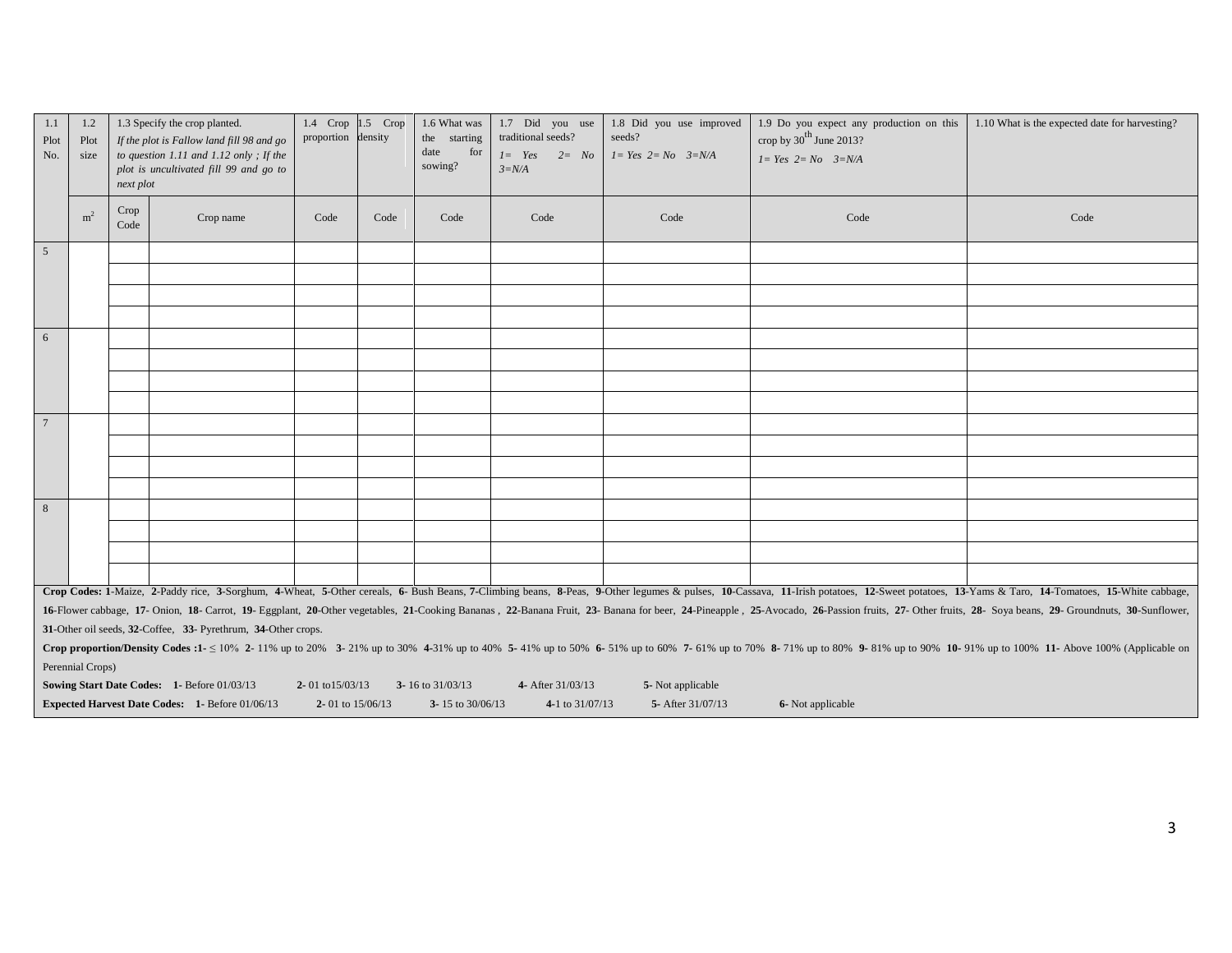| 1.1<br>Plot<br>No. | 1.2<br>Plot<br>size | next plot    | 1.3 Specify the crop planted.<br>If the plot is Fallow land fill 98 and go<br>to question 1.11 and 1.12 only; If the<br>plot is uncultivated fill 99 and go to | 1.4 Crop 1.5 Crop<br>proportion density |      | 1.6 What was<br>the starting<br>date<br>for<br>sowing? | 1.8 Did you use<br>improved seeds?<br>$1 = Yes$ $2 = No$<br>$3=N/A$ | 1.8 Did you use improved<br>seeds?<br>$I = Yes$ $2 = No$ $3=N/A$ | 1.9 Do you expect any production on this<br>crop by $30^{\text{th}}$ June 2013?<br>$I = Yes$ $2 = No$ $3=N/A$ | 1.10 What is the expected date for harvesting?                                                                                                                                                                                 |
|--------------------|---------------------|--------------|----------------------------------------------------------------------------------------------------------------------------------------------------------------|-----------------------------------------|------|--------------------------------------------------------|---------------------------------------------------------------------|------------------------------------------------------------------|---------------------------------------------------------------------------------------------------------------|--------------------------------------------------------------------------------------------------------------------------------------------------------------------------------------------------------------------------------|
|                    | m <sup>2</sup>      | Crop<br>Code | Crop name                                                                                                                                                      | Code                                    | Code | Code                                                   | Code                                                                | Code                                                             | Code                                                                                                          | Code                                                                                                                                                                                                                           |
| $\overline{9}$     |                     |              |                                                                                                                                                                |                                         |      |                                                        |                                                                     |                                                                  |                                                                                                               |                                                                                                                                                                                                                                |
|                    |                     |              |                                                                                                                                                                |                                         |      |                                                        |                                                                     |                                                                  |                                                                                                               |                                                                                                                                                                                                                                |
|                    |                     |              |                                                                                                                                                                |                                         |      |                                                        |                                                                     |                                                                  |                                                                                                               |                                                                                                                                                                                                                                |
|                    |                     |              |                                                                                                                                                                |                                         |      |                                                        |                                                                     |                                                                  |                                                                                                               |                                                                                                                                                                                                                                |
| 10                 |                     |              |                                                                                                                                                                |                                         |      |                                                        |                                                                     |                                                                  |                                                                                                               |                                                                                                                                                                                                                                |
|                    |                     |              |                                                                                                                                                                |                                         |      |                                                        |                                                                     |                                                                  |                                                                                                               |                                                                                                                                                                                                                                |
|                    |                     |              |                                                                                                                                                                |                                         |      |                                                        |                                                                     |                                                                  |                                                                                                               |                                                                                                                                                                                                                                |
|                    |                     |              |                                                                                                                                                                |                                         |      |                                                        |                                                                     |                                                                  |                                                                                                               |                                                                                                                                                                                                                                |
| 11                 |                     |              |                                                                                                                                                                |                                         |      |                                                        |                                                                     |                                                                  |                                                                                                               |                                                                                                                                                                                                                                |
|                    |                     |              |                                                                                                                                                                |                                         |      |                                                        |                                                                     |                                                                  |                                                                                                               |                                                                                                                                                                                                                                |
|                    |                     |              |                                                                                                                                                                |                                         |      |                                                        |                                                                     |                                                                  |                                                                                                               |                                                                                                                                                                                                                                |
| 12                 |                     |              |                                                                                                                                                                |                                         |      |                                                        |                                                                     |                                                                  |                                                                                                               |                                                                                                                                                                                                                                |
|                    |                     |              |                                                                                                                                                                |                                         |      |                                                        |                                                                     |                                                                  |                                                                                                               |                                                                                                                                                                                                                                |
|                    |                     |              |                                                                                                                                                                |                                         |      |                                                        |                                                                     |                                                                  |                                                                                                               |                                                                                                                                                                                                                                |
|                    |                     |              |                                                                                                                                                                |                                         |      |                                                        |                                                                     |                                                                  |                                                                                                               |                                                                                                                                                                                                                                |
|                    |                     |              |                                                                                                                                                                |                                         |      |                                                        |                                                                     |                                                                  |                                                                                                               | Crop Codes: 1-Maize, 2-Paddy rice, 3-Sorghum, 4-Wheat, 5-Other cereals, 6- Bush Beans, 7-Climbing beans, 8-Peas, 9-Other legumes & pulses, 10-Cassava, 11-Irish potatoes, 12-Sweet potatoes, 13-Yams & Taro, 14-Tomatoes, 15-W |
|                    |                     |              |                                                                                                                                                                |                                         |      |                                                        |                                                                     |                                                                  |                                                                                                               | 16-Flower cabbage, 17- Onion, 18- Carrot, 19- Eggplant, 20-Other vegetables, 21-Cooking Bananas, 22-Banana Fruit, 23- Banana for beer, 24-Pineapple, 25-Avocado, 26-Passion fruits, 27- Other fruits, 28- Soya beans, 29- Grou |
|                    |                     |              | 31-Other oil seeds, 32-Coffee, 33- Pyrethrum, 34-Other crops.                                                                                                  |                                         |      |                                                        |                                                                     |                                                                  |                                                                                                               |                                                                                                                                                                                                                                |
|                    |                     |              |                                                                                                                                                                |                                         |      |                                                        |                                                                     |                                                                  |                                                                                                               | Crop proportion/Density Codes :1- $\leq 10\%$ 2-11% up to 20% 3-21% up to 30% 4-31% up to 40% 5-41% up to 50% 6-51% up to 60% 7-61% up to 70% 8-71% up to 80% 9-81% up to 90% 10-91% up to 100% 11- Above 100% (Applicable on  |
|                    | Perennial Crops)    |              |                                                                                                                                                                |                                         |      |                                                        |                                                                     |                                                                  |                                                                                                               |                                                                                                                                                                                                                                |
|                    |                     |              | Sowing Start Date Codes: 1- Before 01/03/13                                                                                                                    | 2-01 to $15/03/13$                      |      | 3-16 to 31/03/13                                       | 4- After 31/03/13                                                   | 5-Not applicable                                                 |                                                                                                               |                                                                                                                                                                                                                                |
|                    |                     |              | <b>Expected Harvest Date Codes: 1- Before 01/06/13</b>                                                                                                         | 2-01 to $15/06/13$                      |      | 3-15 to 30/06/13                                       | 4-1 to 31/07/13                                                     | 5- After 31/07/13                                                | 6- Not applicable                                                                                             |                                                                                                                                                                                                                                |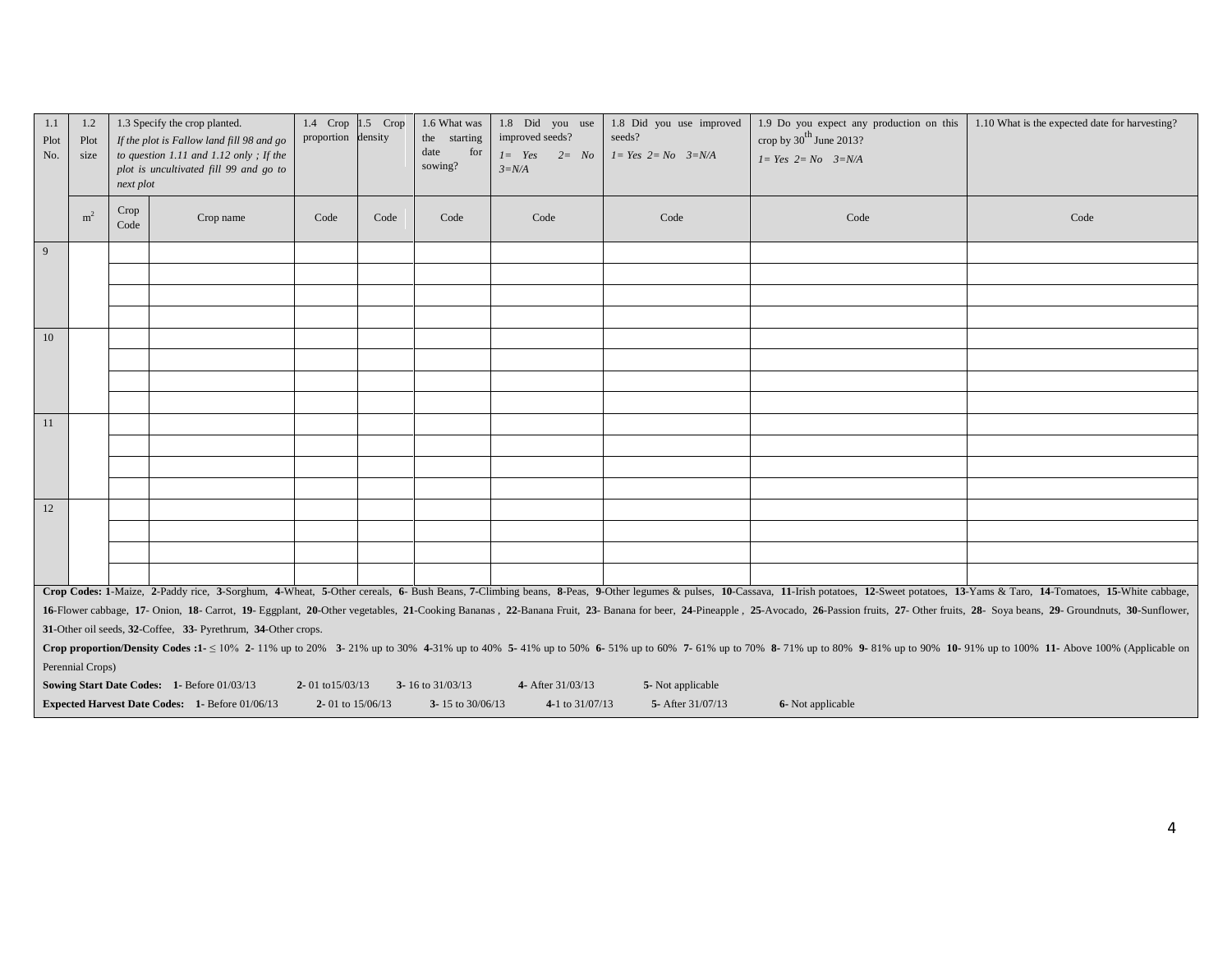## **Part II: Use of Intermediate Consumption and Inputs** *(Season B, Phase I)*

*Expenses on farming activities*

| 2.1<br>Plot<br>No. | 2.2. State one main<br>crop type<br>(If the plot is Fallow<br>land put 98 and go to<br>question 2.3 and<br>continue;<br>If the plot is non-<br>agricultural put 99<br>and go to the next<br>plot) | Specify<br>2.3.<br>type<br>of<br>irrigation. | 2.4 Did you practice any anti-erosion activity on this<br>plot?<br>$1\!=\!Yes,\,2\!=\!No$ , if 2 go to next plot | 2.5 Which anti-erosion activities did you practice<br>on this plot in this agriculture season? |
|--------------------|---------------------------------------------------------------------------------------------------------------------------------------------------------------------------------------------------|----------------------------------------------|------------------------------------------------------------------------------------------------------------------|------------------------------------------------------------------------------------------------|
|                    | Code                                                                                                                                                                                              | Code                                         | Code                                                                                                             | Code                                                                                           |
| $\mathbf{1}$       |                                                                                                                                                                                                   |                                              |                                                                                                                  |                                                                                                |
| 2                  |                                                                                                                                                                                                   |                                              |                                                                                                                  |                                                                                                |
| $\sqrt{3}$         |                                                                                                                                                                                                   |                                              |                                                                                                                  |                                                                                                |
| $\overline{4}$     |                                                                                                                                                                                                   |                                              |                                                                                                                  |                                                                                                |
|                    | Irrigation Code: 1-Pumps/tube wells/irrigation machines<br><b>Anti-erosion activities: 1-Ditches</b>                                                                                              | $2$ - trees<br>3- Radical terracing          | 4-Other.<br>2-Watering can<br>3-Water drainage<br>4- Progressive terracing<br>5-Grasses                          | 6-waterway<br>7-Mulching 8- Others                                                             |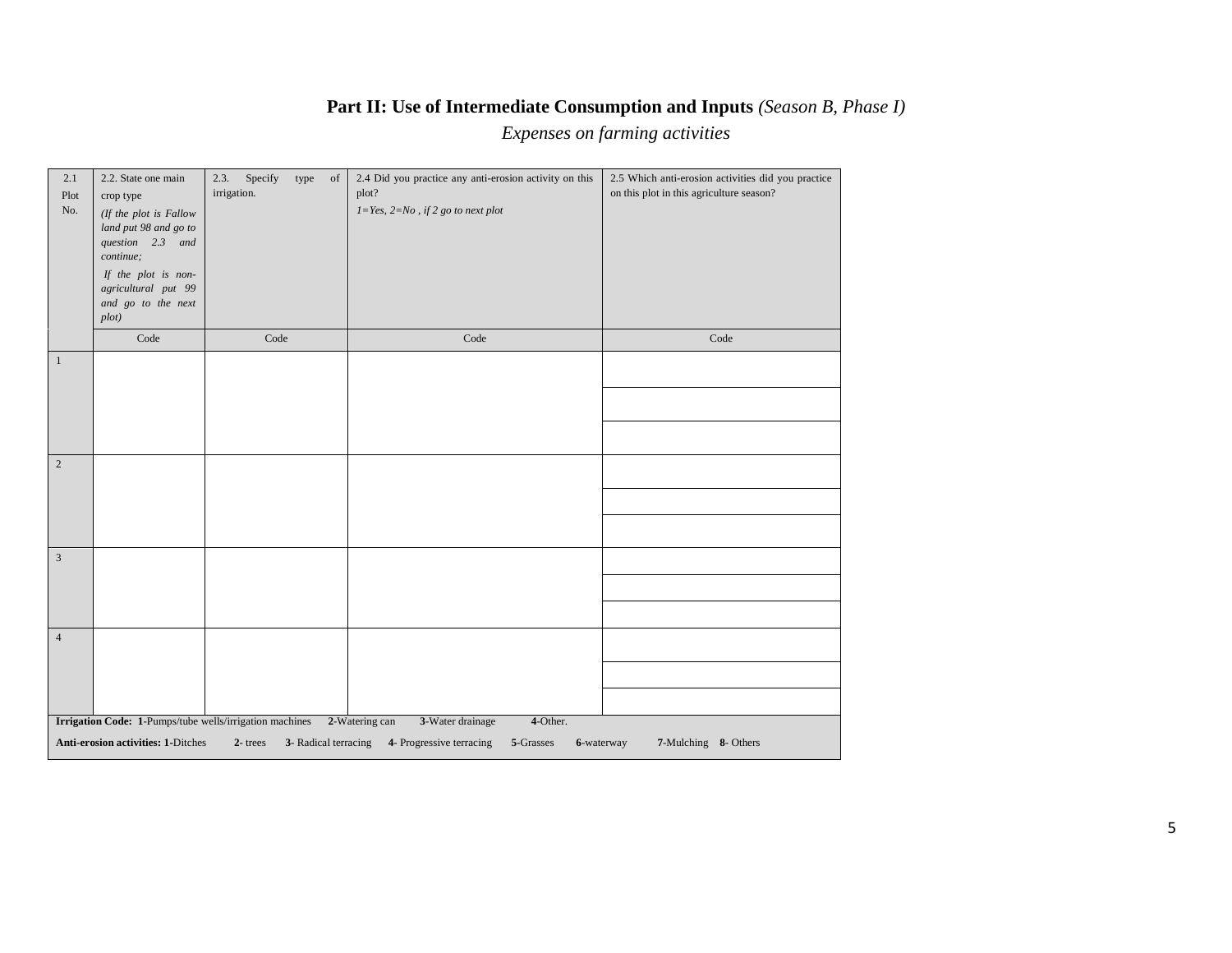| 2.1<br>Plot<br>No. | 2.2. State one main<br>crop type<br>(If the plot is Fallow<br>land put 98 and go to<br>question 2.3 and<br>continue;<br>If the plot is non-<br>agricultural put 99<br>and go to the next<br>plot) | Specify<br>2.3.<br>type<br>of<br>irrigation.            | 2.4 Did you practice any anti-erosion activity on this<br>plot?<br>$1 = Yes, 2 = No, if 2 go to next plot$ | 2.5 Which anti-erosion activities did you practice<br>on this plot in this agriculture season? |
|--------------------|---------------------------------------------------------------------------------------------------------------------------------------------------------------------------------------------------|---------------------------------------------------------|------------------------------------------------------------------------------------------------------------|------------------------------------------------------------------------------------------------|
|                    | Code                                                                                                                                                                                              | Code                                                    | Code                                                                                                       | Code                                                                                           |
| $\sqrt{5}$         |                                                                                                                                                                                                   |                                                         |                                                                                                            |                                                                                                |
|                    |                                                                                                                                                                                                   |                                                         |                                                                                                            |                                                                                                |
|                    |                                                                                                                                                                                                   |                                                         |                                                                                                            |                                                                                                |
| 6                  |                                                                                                                                                                                                   |                                                         |                                                                                                            |                                                                                                |
|                    |                                                                                                                                                                                                   |                                                         |                                                                                                            |                                                                                                |
|                    |                                                                                                                                                                                                   |                                                         |                                                                                                            |                                                                                                |
| $\boldsymbol{7}$   |                                                                                                                                                                                                   |                                                         |                                                                                                            |                                                                                                |
|                    |                                                                                                                                                                                                   |                                                         |                                                                                                            |                                                                                                |
|                    |                                                                                                                                                                                                   |                                                         |                                                                                                            |                                                                                                |
| $\,8\,$            |                                                                                                                                                                                                   |                                                         |                                                                                                            |                                                                                                |
|                    |                                                                                                                                                                                                   |                                                         |                                                                                                            |                                                                                                |
|                    |                                                                                                                                                                                                   |                                                         |                                                                                                            |                                                                                                |
|                    |                                                                                                                                                                                                   | Irrigation Code: 1-Pumps/tube wells/irrigation machines | 2-Watering can<br>3-Water drainage<br>4-Other.                                                             |                                                                                                |
|                    | Anti-erosion activities: 1-Ditches                                                                                                                                                                | $2$ -trees<br>3- Radical terracing                      | 4- Progressive terracing<br>5-Grasses                                                                      | 7-Mulching 8- Others<br>6-waterway                                                             |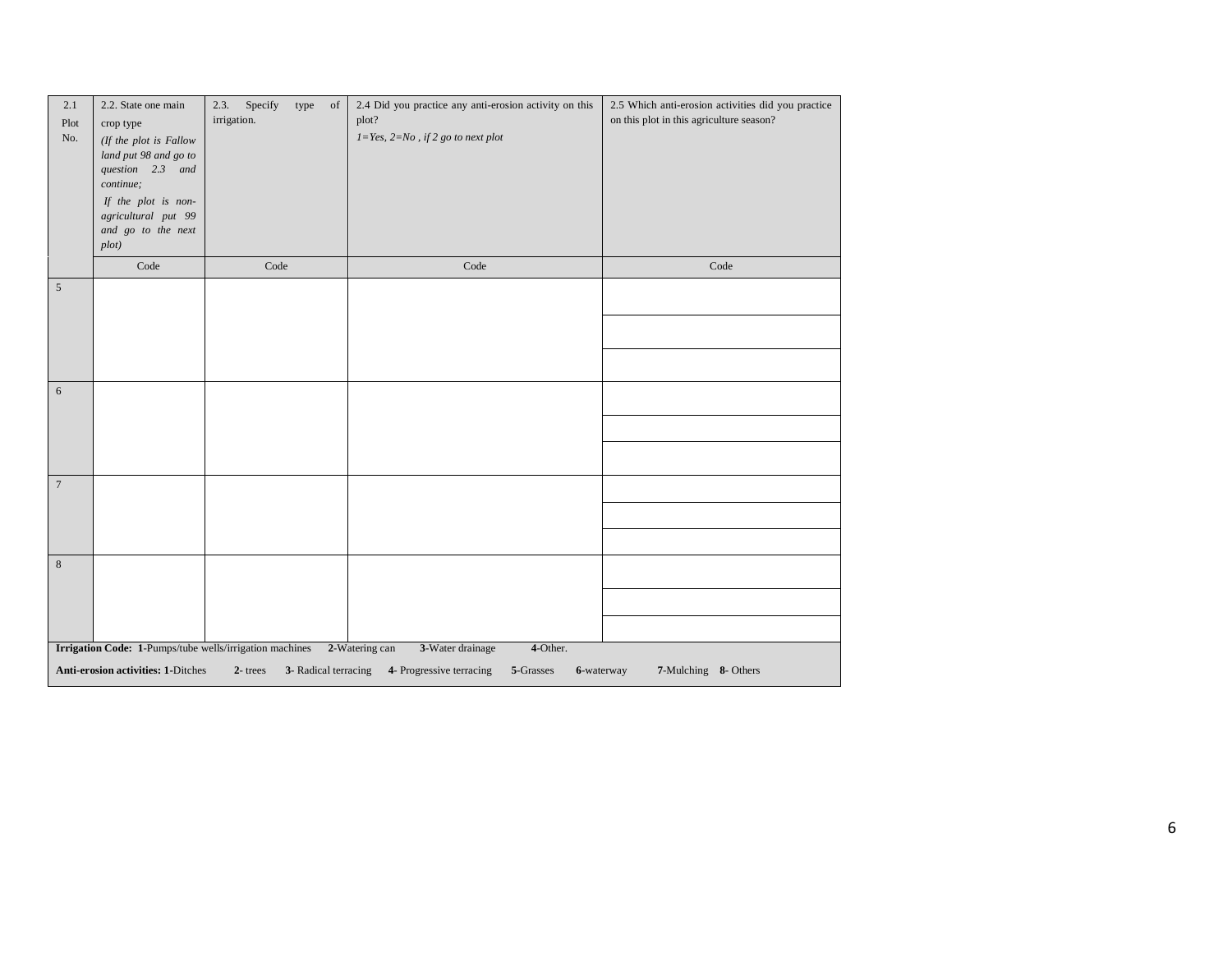| 2.1<br>Plot<br>No. | 2.2. State one main<br>crop type<br>(If the plot is Fallow<br>land put 98 and go to<br>question 2.3 and<br>continue;<br>If the plot is non-<br>agricultural put 99<br>and go to the next<br>plot) | Specify<br>2.3.<br>type<br>of<br>irrigation. | 2.4 Did you practice any anti-erosion activity on this<br>plot?<br>$1 = Yes, 2 = No, if 2 go to next plot$ | 2.5 Which anti-erosion activities did you practice<br>on this plot in this agriculture season? |
|--------------------|---------------------------------------------------------------------------------------------------------------------------------------------------------------------------------------------------|----------------------------------------------|------------------------------------------------------------------------------------------------------------|------------------------------------------------------------------------------------------------|
|                    | Code                                                                                                                                                                                              | Code                                         | Code                                                                                                       | Code                                                                                           |
| 9                  |                                                                                                                                                                                                   |                                              |                                                                                                            |                                                                                                |
|                    |                                                                                                                                                                                                   |                                              |                                                                                                            |                                                                                                |
|                    |                                                                                                                                                                                                   |                                              |                                                                                                            |                                                                                                |
| 10                 |                                                                                                                                                                                                   |                                              |                                                                                                            |                                                                                                |
|                    |                                                                                                                                                                                                   |                                              |                                                                                                            |                                                                                                |
|                    |                                                                                                                                                                                                   |                                              |                                                                                                            |                                                                                                |
| 11                 |                                                                                                                                                                                                   |                                              |                                                                                                            |                                                                                                |
|                    |                                                                                                                                                                                                   |                                              |                                                                                                            |                                                                                                |
|                    |                                                                                                                                                                                                   |                                              |                                                                                                            |                                                                                                |
| 12                 |                                                                                                                                                                                                   |                                              |                                                                                                            |                                                                                                |
|                    |                                                                                                                                                                                                   |                                              |                                                                                                            |                                                                                                |
|                    |                                                                                                                                                                                                   |                                              |                                                                                                            |                                                                                                |
|                    | Irrigation Code: 1-Pumps/tube wells/irrigation machines                                                                                                                                           |                                              | 2-Watering can<br>3-Water drainage<br>4-Other.                                                             |                                                                                                |
|                    | <b>Anti-erosion activities: 1-Ditches</b>                                                                                                                                                         | $2$ -trees<br>3- Radical terracing           | 4- Progressive terracing<br>5-Grasses                                                                      | 7-Mulching 8- Others<br>6-waterway                                                             |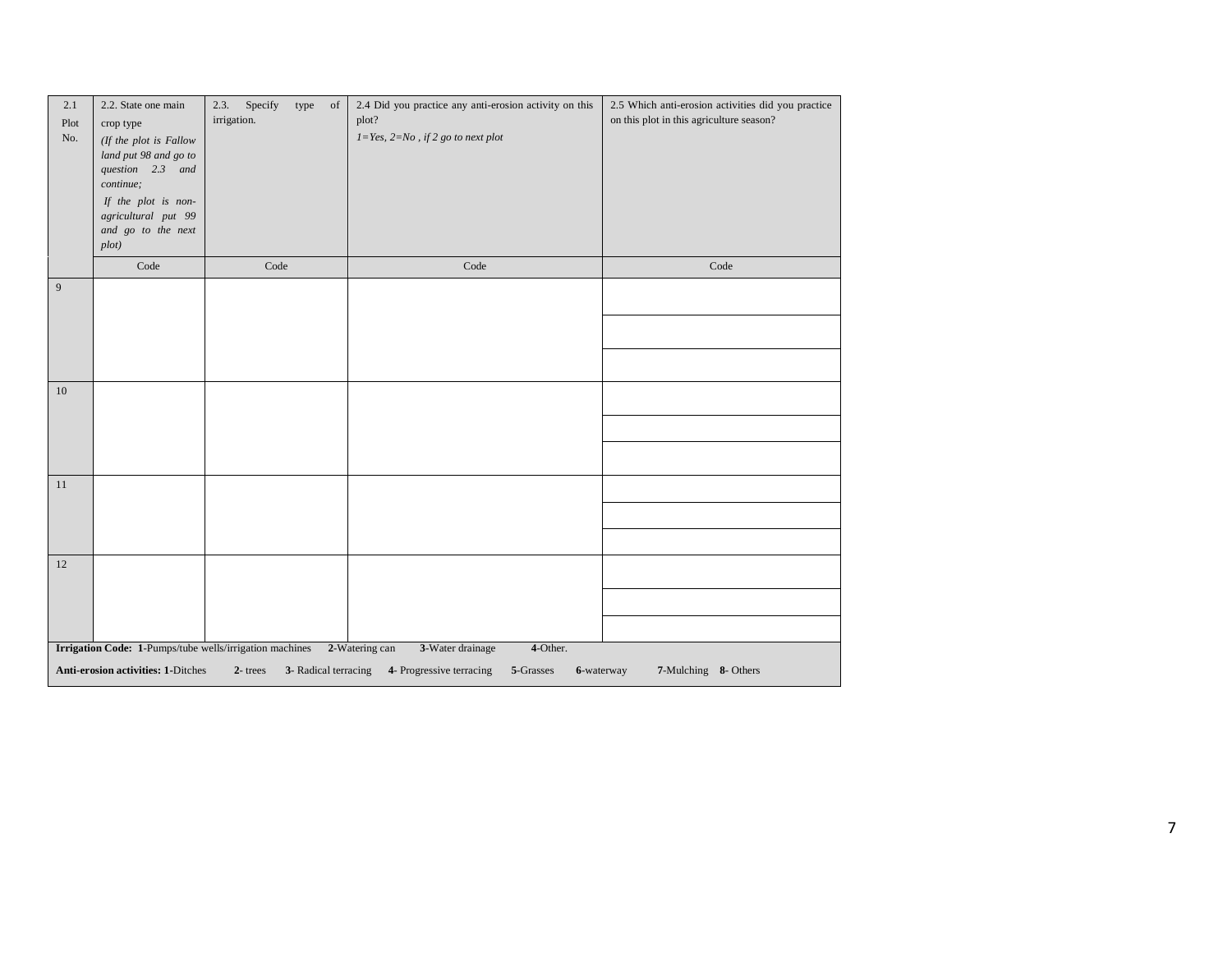# **Part II: Use of Intermediate Consumption and Inputs** *(Season B, Phase I)*

*Expenses on fertilizers and Pesticides*

| 2.6<br>Plot No. | 2.7 Have you already used organic fertilizers during this<br>agriculture season?<br>$1 = Yes$<br>$2 = No$ If the answer is 2, skip to 2.9 | 2.8 Fertilizers or Pesticides used :<br>$1 = Fertilizers$<br>$2 = Pesticides$<br>$3 = 1 & 2$<br>$4 = 1 & 2$ not used If the answer is 4<br>go to the next plot | 2.9 Fertilizers used in Season B<br>2013 | 2.10 Pesticides used/will be used in Season B 2013 |
|-----------------|-------------------------------------------------------------------------------------------------------------------------------------------|----------------------------------------------------------------------------------------------------------------------------------------------------------------|------------------------------------------|----------------------------------------------------|
|                 | Code                                                                                                                                      | Code                                                                                                                                                           | Type of Fertilizer<br>(Find Codes below) | Type of Pesticide<br>(Find Codes below)            |
|                 |                                                                                                                                           |                                                                                                                                                                |                                          |                                                    |
| -1              |                                                                                                                                           |                                                                                                                                                                |                                          |                                                    |
|                 |                                                                                                                                           |                                                                                                                                                                |                                          |                                                    |
| $\overline{c}$  |                                                                                                                                           |                                                                                                                                                                |                                          |                                                    |
|                 |                                                                                                                                           |                                                                                                                                                                |                                          |                                                    |
|                 |                                                                                                                                           |                                                                                                                                                                |                                          |                                                    |
| 3               |                                                                                                                                           |                                                                                                                                                                |                                          |                                                    |
|                 |                                                                                                                                           |                                                                                                                                                                |                                          |                                                    |
|                 |                                                                                                                                           |                                                                                                                                                                |                                          |                                                    |
| $\overline{4}$  |                                                                                                                                           |                                                                                                                                                                |                                          |                                                    |
|                 |                                                                                                                                           |                                                                                                                                                                |                                          |                                                    |
|                 | Fertilizers Codes: 1. NPK<br><b>2. UREA</b><br>3. LIQUID UREA                                                                             | 4. DAP 5. LIME 6. OTHER FERTILIZER (Specify)                                                                                                                   |                                          |                                                    |
|                 | Pesticides Codes: 7. DITHANE 8. RIDOMIL 9. DIMETHOATE 10. CYPERMETRINE 11. DURSIBAN 12. TILT 13. PILKARE 14. OTHER PESTICIDE (Specify)    |                                                                                                                                                                |                                          |                                                    |
|                 | Source of Fertilizers/Pesticides: 1= Government (MINAGRI/RAB/NAEB/District); 2= Market; 3= Government & Market; 4= Other provider         |                                                                                                                                                                |                                          |                                                    |
|                 |                                                                                                                                           |                                                                                                                                                                |                                          |                                                    |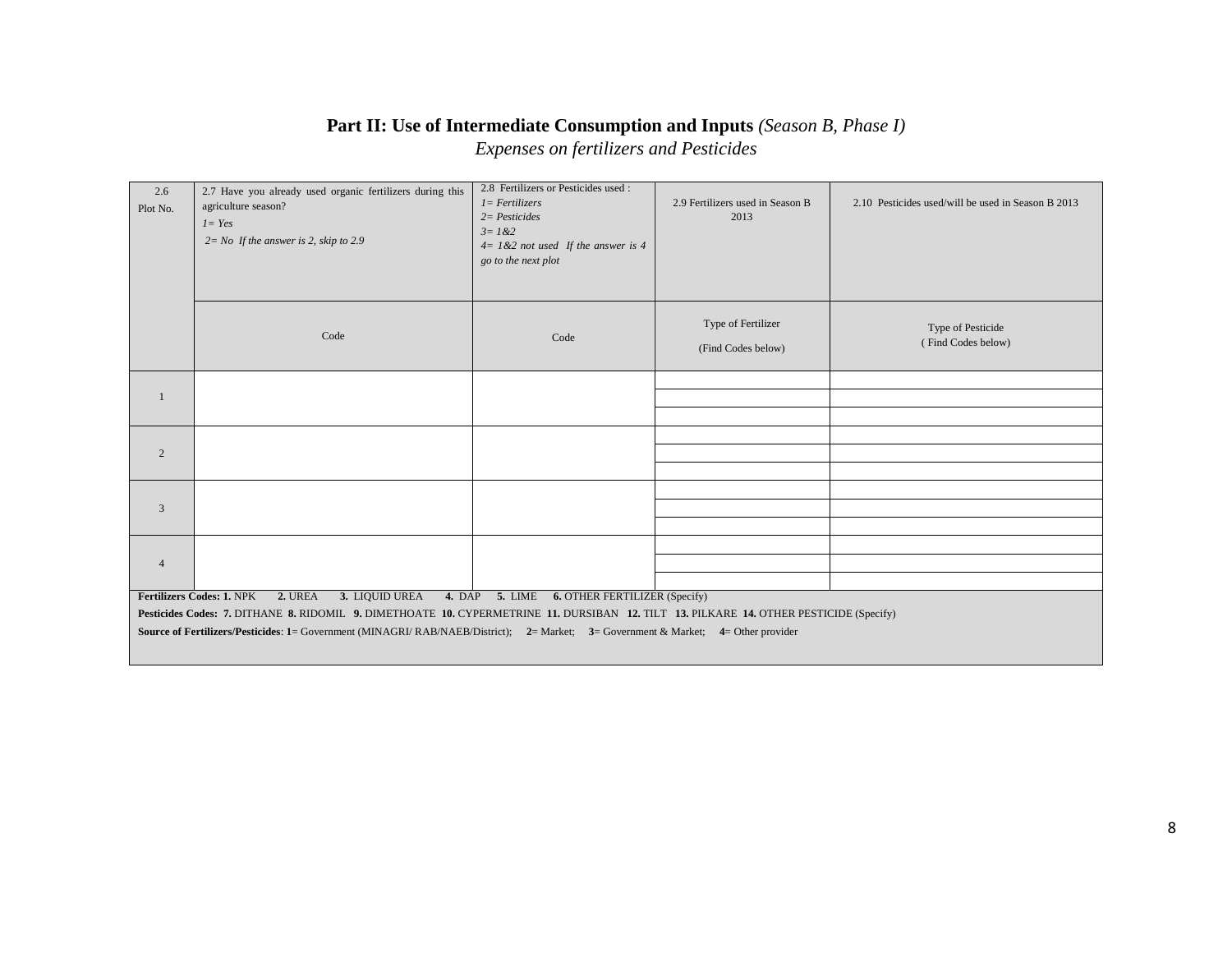| 2.6<br>Plot No. | 2.7 Have you already used organic fertilizers during this<br>agriculture season?<br>$1 = Yes$<br>$2 = No$ If the answer is 2, skip to 2.9                                                                                  | 2.8 Fertilizers or Pesticides used :<br>$I = Fertilizers$<br>$2 = Pesticides$<br>$3 = 1 & 2$<br>$4 = 1 & 2$ not used If the answer is 4<br>go to the next plot | 2.9 Fertilizers used in Season B<br>2013 | 2.10 Pesticides used/will be used in Season B 2013 |  |  |  |  |
|-----------------|----------------------------------------------------------------------------------------------------------------------------------------------------------------------------------------------------------------------------|----------------------------------------------------------------------------------------------------------------------------------------------------------------|------------------------------------------|----------------------------------------------------|--|--|--|--|
|                 | Code                                                                                                                                                                                                                       | Code                                                                                                                                                           | Type of Fertilizer<br>(Find Codes below) | Type of Pesticide<br>(Find Codes below)            |  |  |  |  |
| 5               |                                                                                                                                                                                                                            |                                                                                                                                                                |                                          |                                                    |  |  |  |  |
|                 |                                                                                                                                                                                                                            |                                                                                                                                                                |                                          |                                                    |  |  |  |  |
|                 |                                                                                                                                                                                                                            |                                                                                                                                                                |                                          |                                                    |  |  |  |  |
| 6               |                                                                                                                                                                                                                            |                                                                                                                                                                |                                          |                                                    |  |  |  |  |
|                 |                                                                                                                                                                                                                            |                                                                                                                                                                |                                          |                                                    |  |  |  |  |
| $7\phantom{.0}$ |                                                                                                                                                                                                                            |                                                                                                                                                                |                                          |                                                    |  |  |  |  |
|                 |                                                                                                                                                                                                                            |                                                                                                                                                                |                                          |                                                    |  |  |  |  |
|                 |                                                                                                                                                                                                                            |                                                                                                                                                                |                                          |                                                    |  |  |  |  |
| 8               |                                                                                                                                                                                                                            |                                                                                                                                                                |                                          |                                                    |  |  |  |  |
|                 | 2. UREA<br>3. LIQUID UREA                                                                                                                                                                                                  |                                                                                                                                                                |                                          |                                                    |  |  |  |  |
|                 | 4. DAP 5. LIME 6. OTHER FERTILIZER (Specify)<br><b>Fertilizers Codes: 1. NPK</b><br>Pesticides Codes: 7. DITHANE 8. RIDOMIL 9. DIMETHOATE 10. CYPERMETRINE 11. DURSIBAN 12. TILT 13. PILKARE 14. OTHER PESTICIDE (Specify) |                                                                                                                                                                |                                          |                                                    |  |  |  |  |
|                 |                                                                                                                                                                                                                            |                                                                                                                                                                |                                          |                                                    |  |  |  |  |
|                 | Source of Fertilizers/Pesticides: 1= Government (MINAGRI/ RAB/NAEB/District); 2= Market; 3= Government & Market; 4= Other provider                                                                                         |                                                                                                                                                                |                                          |                                                    |  |  |  |  |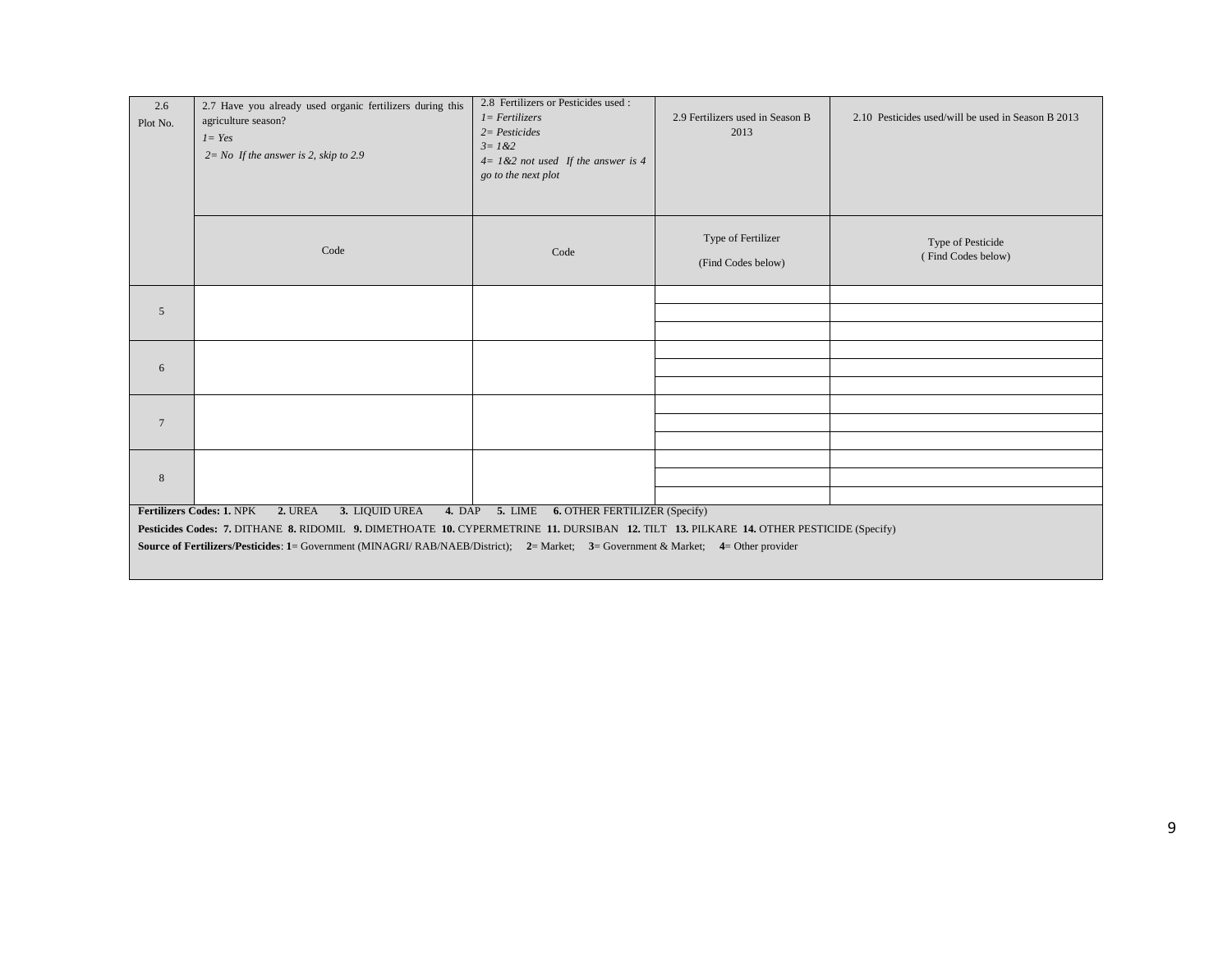| 2.6<br>Plot No. | 2.7 Have you already used organic fertilizers during this<br>agriculture season?<br>$1 = Yes$<br>$2 = No$ If the answer is 2, skip to 2.9 | 2.8 Fertilizers or Pesticides used :<br>$1 = Fertilizers$<br>$2 = Pesticides$<br>$3 = 1 & 2$<br>$4 = 1 & 2$ not used If the answer is 4<br>go to the next plot | 2.9 Fertilizers used in Season B<br>2013 | 2.10 Pesticides used/will be used in Season B 2013 |  |  |  |  |
|-----------------|-------------------------------------------------------------------------------------------------------------------------------------------|----------------------------------------------------------------------------------------------------------------------------------------------------------------|------------------------------------------|----------------------------------------------------|--|--|--|--|
|                 | Code                                                                                                                                      | Code                                                                                                                                                           | Type of Fertilizer<br>(Find Codes below) | Type of Pesticide<br>(Find Codes below)            |  |  |  |  |
| 9               |                                                                                                                                           |                                                                                                                                                                |                                          |                                                    |  |  |  |  |
|                 |                                                                                                                                           |                                                                                                                                                                |                                          |                                                    |  |  |  |  |
|                 |                                                                                                                                           |                                                                                                                                                                |                                          |                                                    |  |  |  |  |
| 10              |                                                                                                                                           |                                                                                                                                                                |                                          |                                                    |  |  |  |  |
|                 |                                                                                                                                           |                                                                                                                                                                |                                          |                                                    |  |  |  |  |
| 11              |                                                                                                                                           |                                                                                                                                                                |                                          |                                                    |  |  |  |  |
|                 |                                                                                                                                           |                                                                                                                                                                |                                          |                                                    |  |  |  |  |
|                 |                                                                                                                                           |                                                                                                                                                                |                                          |                                                    |  |  |  |  |
| 12              |                                                                                                                                           |                                                                                                                                                                |                                          |                                                    |  |  |  |  |
|                 | 3. LIQUID UREA<br><b>Fertilizers Codes: 1. NPK</b><br>2. UREA                                                                             | 4. DAP 5. LIME 6. OTHER FERTILIZER (Specify)                                                                                                                   |                                          |                                                    |  |  |  |  |
|                 | Pesticides Codes: 7. DITHANE 8. RIDOMIL 9. DIMETHOATE 10. CYPERMETRINE 11. DURSIBAN 12. TILT 13. PILKARE 14. OTHER PESTICIDE (Specify)    |                                                                                                                                                                |                                          |                                                    |  |  |  |  |
|                 | Source of Fertilizers/Pesticides: 1= Government (MINAGRI/ RAB/NAEB/District); 2= Market; 3= Government & Market; 4= Other provider        |                                                                                                                                                                |                                          |                                                    |  |  |  |  |
|                 |                                                                                                                                           |                                                                                                                                                                |                                          |                                                    |  |  |  |  |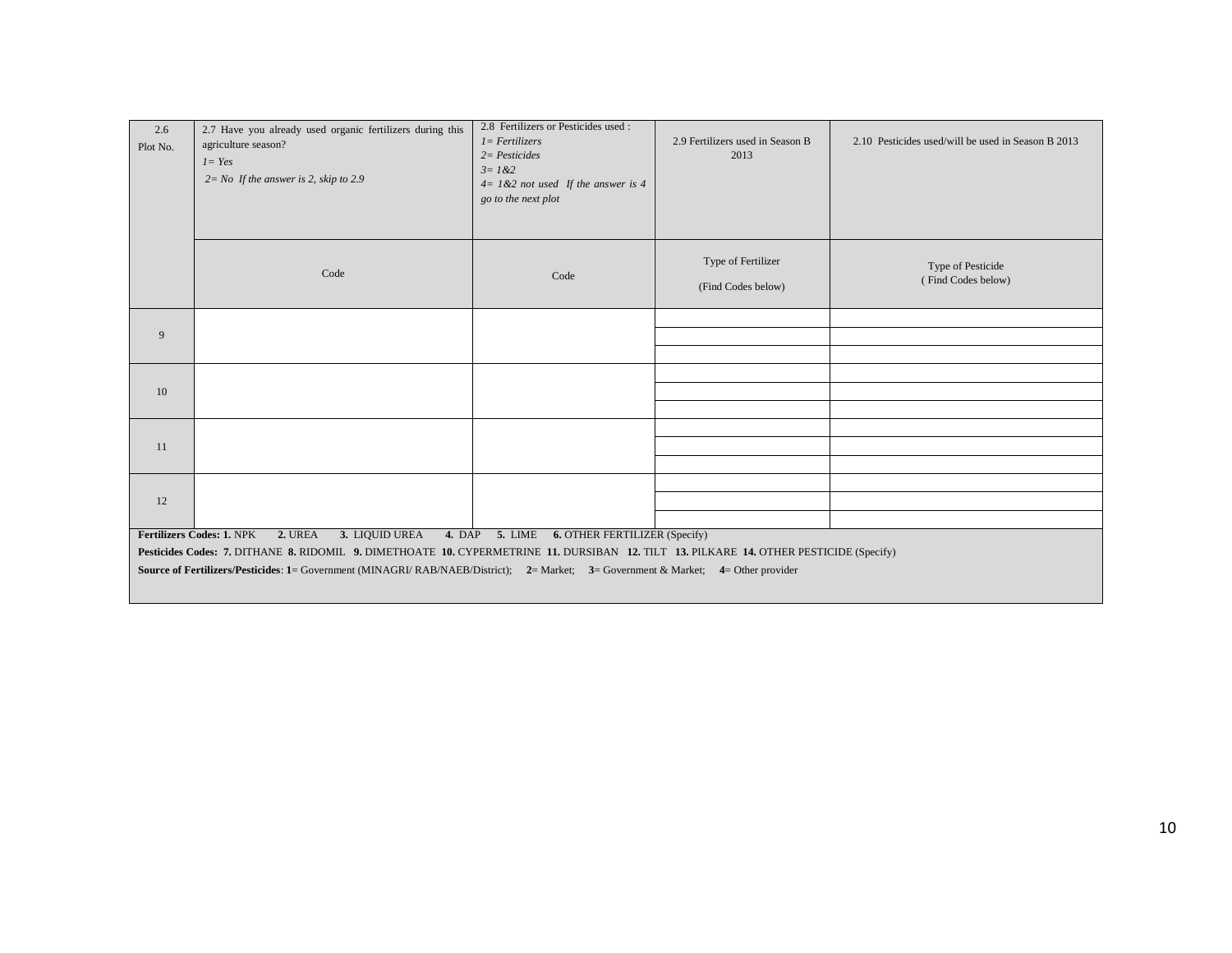## **Part II: Use of Intermediate Consumption and Inputs** *(Season B, Phase I),*

*Expenses on small tools and farm equipments*

| 2.11 Name of small tools and farm<br>equipments | 2.12 Did you buy this tool/equipment<br>during this season?<br>$1 = Yes; 2 = No$<br>If the answer is 2 Skip to Question 2.16 | 2.13 How many did you buy<br>during this season? | 2.14 How much did you pay for this<br>tool/equipment?) | 2.15 Total amount spent on<br>this tool/equipment | 2.16 Number of equipment received<br>for free from a non agricultural donor |
|-------------------------------------------------|------------------------------------------------------------------------------------------------------------------------------|--------------------------------------------------|--------------------------------------------------------|---------------------------------------------------|-----------------------------------------------------------------------------|
|                                                 |                                                                                                                              | Number                                           | Unit Price (RWF)                                       | Total Cost (RWF)                                  | Number                                                                      |
| Hoe<br>1.                                       |                                                                                                                              |                                                  |                                                        |                                                   |                                                                             |
| Spring Hoe<br>2.                                |                                                                                                                              |                                                  |                                                        |                                                   |                                                                             |
| Hoe<br>3.                                       |                                                                                                                              |                                                  |                                                        |                                                   |                                                                             |
| Rake<br>4.                                      |                                                                                                                              |                                                  |                                                        |                                                   |                                                                             |
| Pick<br>5.                                      |                                                                                                                              |                                                  |                                                        |                                                   |                                                                             |
| Wheelbarrow<br>6.                               |                                                                                                                              |                                                  |                                                        |                                                   |                                                                             |
| Shovel<br>7.                                    |                                                                                                                              |                                                  |                                                        |                                                   |                                                                             |
| Sprayer<br>8.                                   |                                                                                                                              |                                                  |                                                        |                                                   |                                                                             |
| Watering can<br>9.                              |                                                                                                                              |                                                  |                                                        |                                                   |                                                                             |
| $10.$ Saw                                       |                                                                                                                              |                                                  |                                                        |                                                   |                                                                             |
| 11. Sickle                                      |                                                                                                                              |                                                  |                                                        |                                                   |                                                                             |
| 12. Secateurs                                   |                                                                                                                              |                                                  |                                                        |                                                   |                                                                             |
| 13. Scythe                                      |                                                                                                                              |                                                  |                                                        |                                                   |                                                                             |
| 14. Axe                                         |                                                                                                                              |                                                  |                                                        |                                                   |                                                                             |
| 15. Machete                                     |                                                                                                                              |                                                  |                                                        |                                                   |                                                                             |
| 16. Billhook                                    |                                                                                                                              |                                                  |                                                        |                                                   |                                                                             |
| 17. Mixer                                       |                                                                                                                              |                                                  |                                                        |                                                   |                                                                             |
| 18. Mortar                                      |                                                                                                                              |                                                  |                                                        |                                                   |                                                                             |
| 19. Mill                                        |                                                                                                                              |                                                  |                                                        |                                                   |                                                                             |
| 20. Basket                                      |                                                                                                                              |                                                  |                                                        |                                                   |                                                                             |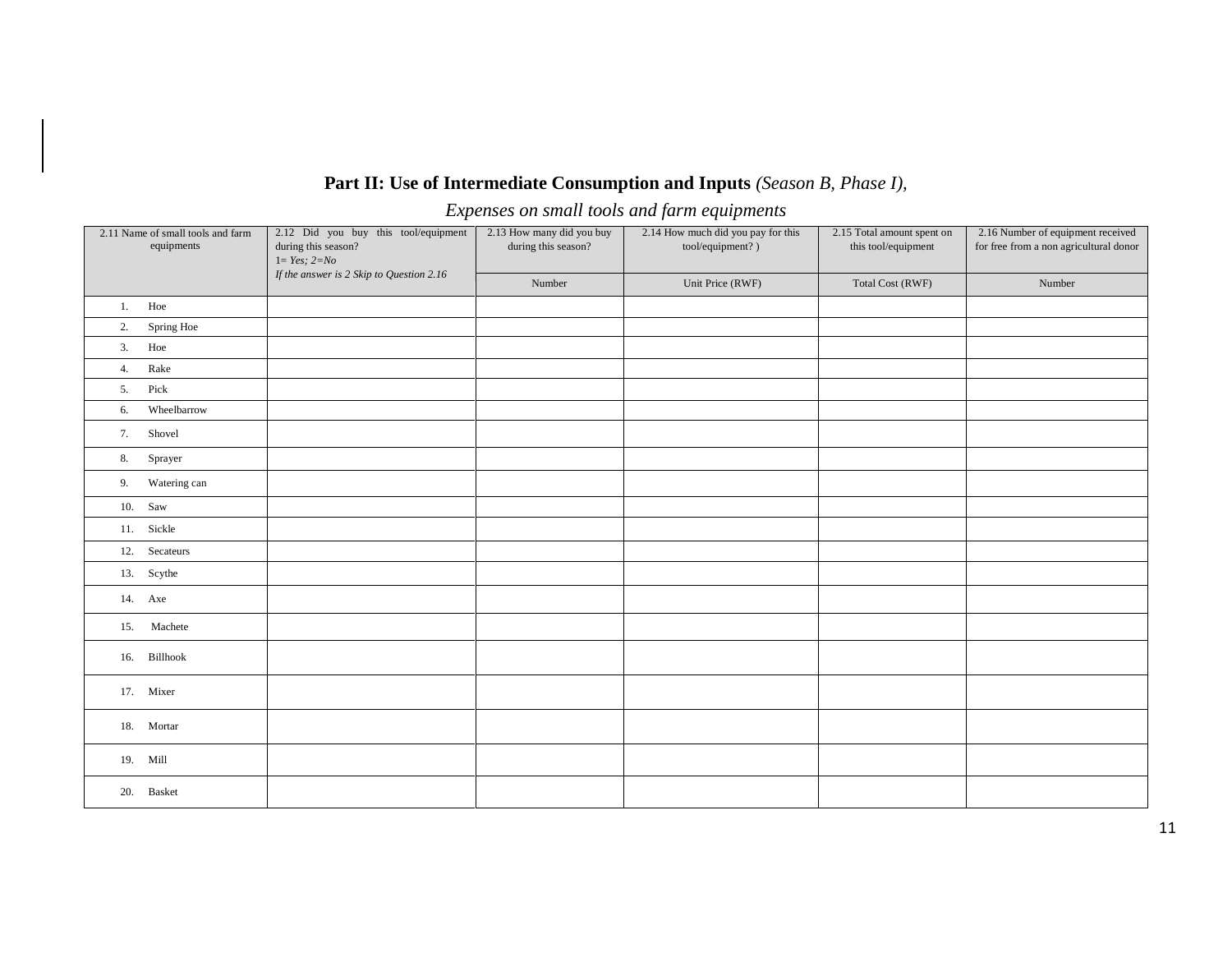## **Part II: Use of Intermediate Consumption and Inputs** *(Season B, Phase I),*

*Expenses on small tools and farm equipments (Continuation)*

| 2.11 Name of small tools and farm<br>equipments | 2.12 Did you buy this tool/equipment<br>during this season?<br>$1 = Yes; 2=No$ | 2.13 How many did you buy<br>during this season? | 2.14 How much did you pay for this<br>tool/equipment? | 2.15 Total amount spent on this<br>tool/equipment | 2.16 Number of equipment<br>received for free from a non<br>agricultural donor |
|-------------------------------------------------|--------------------------------------------------------------------------------|--------------------------------------------------|-------------------------------------------------------|---------------------------------------------------|--------------------------------------------------------------------------------|
|                                                 | If the answer is 2 Skip to Question 2.16                                       | Number                                           | Unit Price (RWF)                                      | <b>Total Cost (RWF)</b>                           | Number                                                                         |
| 21. Sack                                        |                                                                                |                                                  |                                                       |                                                   |                                                                                |
| 22. Big basket                                  |                                                                                |                                                  |                                                       |                                                   |                                                                                |
| 23. Pitcher                                     |                                                                                |                                                  |                                                       |                                                   |                                                                                |
| 24. Winnower                                    |                                                                                |                                                  |                                                       |                                                   |                                                                                |
| 25. Basket                                      |                                                                                |                                                  |                                                       |                                                   |                                                                                |
| 26. Basket                                      |                                                                                |                                                  |                                                       |                                                   |                                                                                |
| 27. Churn                                       |                                                                                |                                                  |                                                       |                                                   |                                                                                |
| 28. Calabash                                    |                                                                                |                                                  |                                                       |                                                   |                                                                                |
| 29. Milk can                                    |                                                                                |                                                  |                                                       |                                                   |                                                                                |
| 30. Milk jug/Milk container                     |                                                                                |                                                  |                                                       |                                                   |                                                                                |
| 31. Balance/Scale                               |                                                                                |                                                  |                                                       |                                                   |                                                                                |
| 32. Jerry-can                                   |                                                                                |                                                  |                                                       |                                                   |                                                                                |
| 33. Barrel                                      |                                                                                |                                                  |                                                       |                                                   |                                                                                |
| 34. Bike                                        |                                                                                |                                                  |                                                       |                                                   |                                                                                |
| 35. Craft bike                                  |                                                                                |                                                  |                                                       |                                                   |                                                                                |
| 36. Bowl                                        |                                                                                |                                                  |                                                       |                                                   |                                                                                |
| 37. Sheeting                                    |                                                                                |                                                  |                                                       |                                                   |                                                                                |
| 38. Hoe Handle                                  |                                                                                |                                                  |                                                       |                                                   |                                                                                |
| 39. Others (specify)                            |                                                                                |                                                  |                                                       |                                                   |                                                                                |